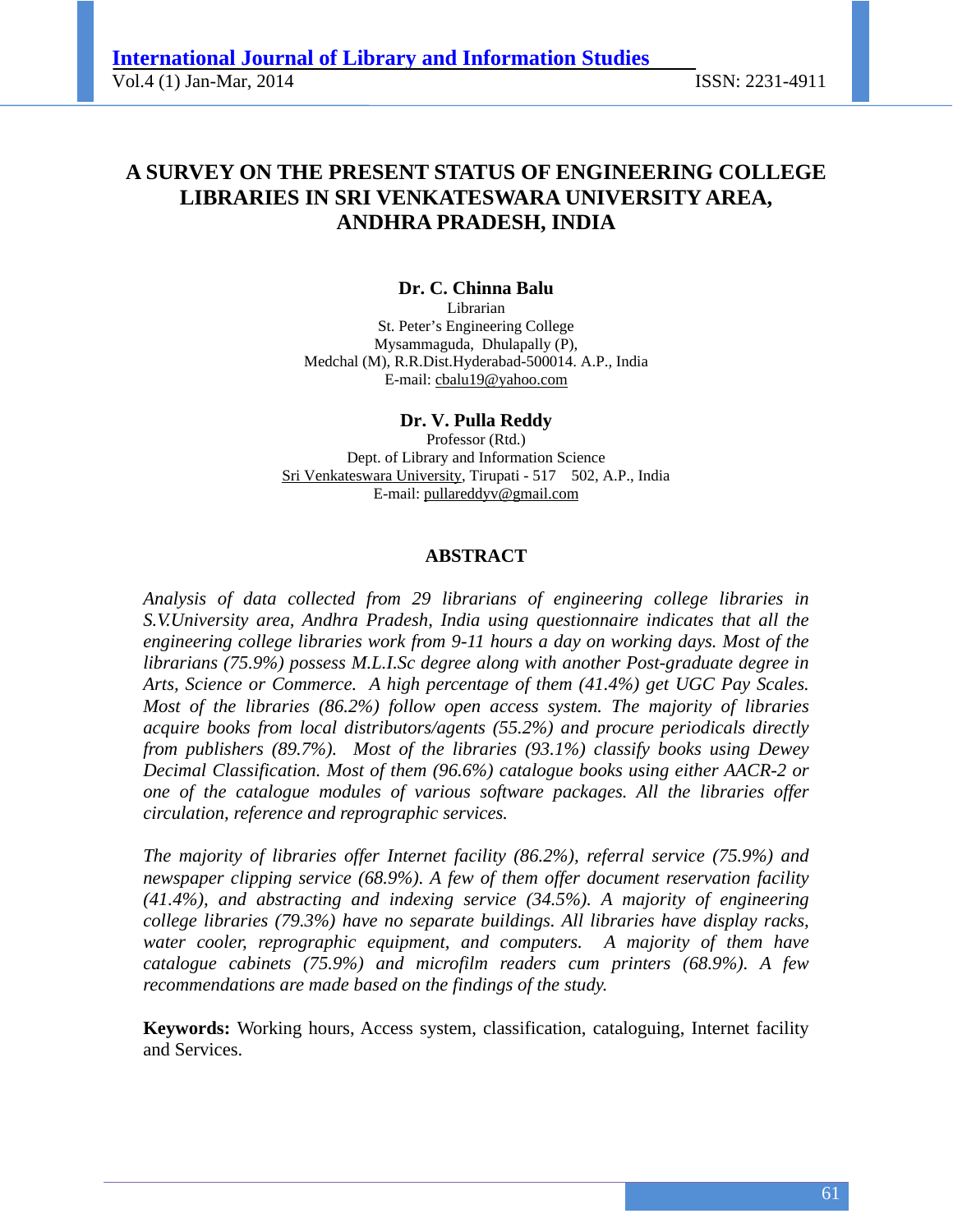## **1. INTRODUCTION**

Engineers invent, design, build, and produce most of the things that make up our modern civilization. Roads, bridges, dams, computers, automobiles, airplanes, telephones and thousands of other items are the results of engineering.

Engineers are important for every civilization, either ancient or modern. Now-a-days they are more important than ever before. They play a key role in socio-economic development of any nation. They find out the solutions for practical problems of the society. Engineers are of various types and are wide spread in various fields viz., Aerospace and Astronautical Engineering, Civil and Construction Engineering, Computer Engineering, Electrical Engineering, Industrial Engineering, Marine Engineering, Mechanical Engineering, Metallurgical Engineering, Mining Engineering, Geological Engineering, Nuclear Engineering and Petroleum Engineering.

In India, Engineering education is imparted at various levels namely craftsmanship, diploma, degree, post-graduate and research in specialized fields. Engineering graduates today require not only adequate technological ability and problem solving skills, but also must be endowed with soft skills like cooperative working, communication and presentation skills, business ethics and inter-personal relationships. They must also possess deep commitment to safety, reliability, quality and sustainability of all engineering activities in which they take part. Now, Engineering Institutions have a new responsibility of providing opportunities to every student to acquire these abilities in addition to their technological knowledge.

## **2. IMPORTANCE OF ENGINEERING COLLEGE LIBRARIES**

Libraries provide support to engineering colleges for achieving the goals and vision of respective engineering colleges through ensuring quality based library and information support services to the students, research scholars and faculty members. Librarians are professionally committed to update the collections continuously in order to reinforce and enrich the knowledgebase for assisting the stakeholders of engineering colleges to achieve excellence in academic, research and development, consultancy, continuing engineering education, and interaction with external environment. With the passage of time, the needs of engineering users have been drastically changed.

Libraries are the soul of any research or academic institution. They form the most vital forum of education, especially in the field of engineering education. Due to the rapid development taking place in various fields of science and technology, it becomes imperative for the libraries to remain up-dated so that information becomes accessible to its pursuers. The main purpose of engineering libraries is to support the teaching and research programmes of engineering colleges.

### **3. REVIEW OF LITERATURE**

The studies that were conducted on engineering college libraries are discussed in the following paragraphs.

**Sharma (2001)** conducted a survey on engineering college libraries in Haryana using questionnaire method. The results show that four out of sixteen librarians are on the regular basis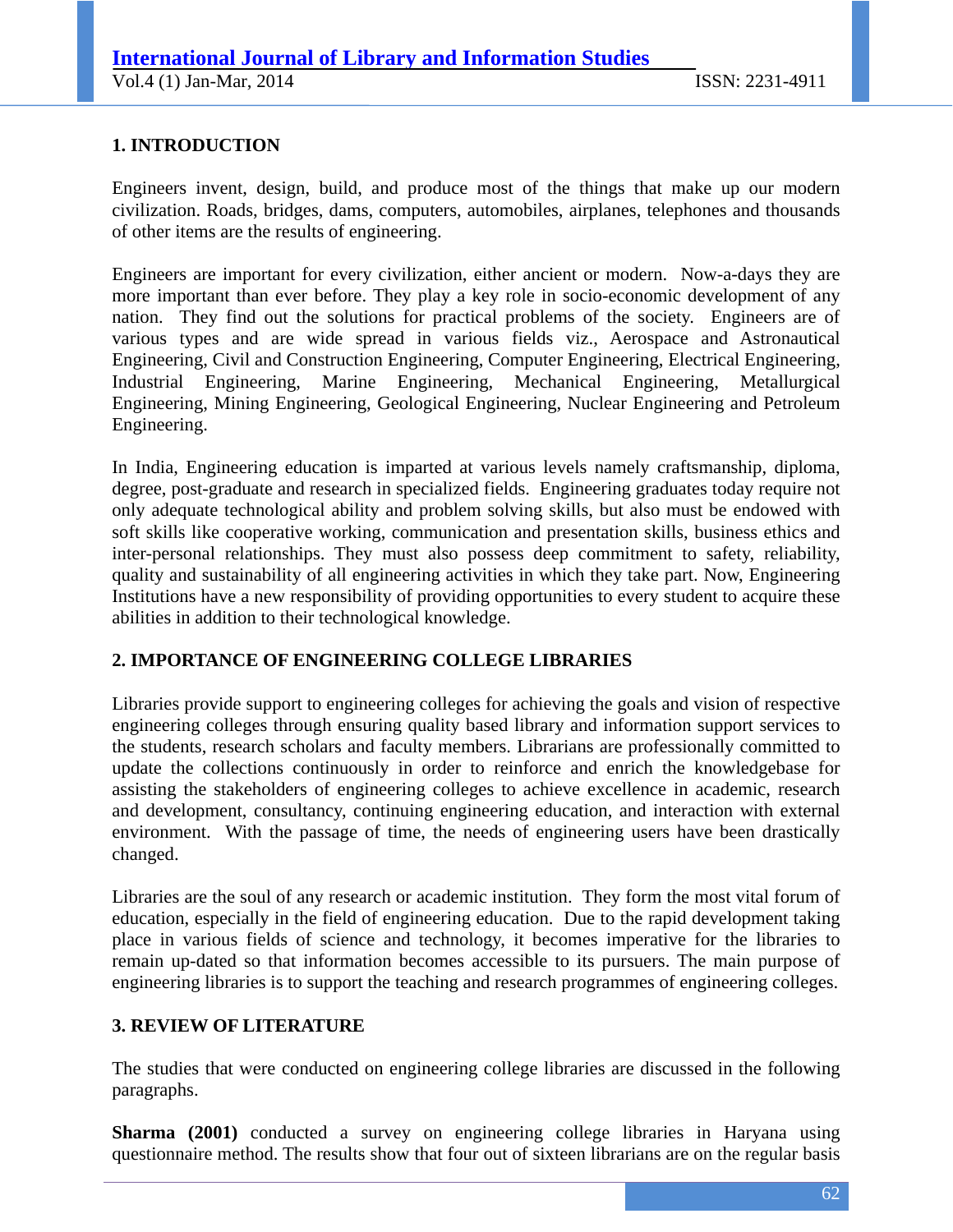# **International Journal of Library and Information Studies**

Vol.4 (1) Jan-Mar, 2014 ISSN: 2231-4911

and get proper pay scale and status as well. Ninety per cent of the libraries are kept open for eight hours a day to suit the college working hours. Seventeen responding libraries use DDC scheme to classify the library material. As far as cataloguing is concerned, 60% of the responding libraries use AACR-II and 15% CCC while 25% of libraries did not respond to this question. Only nine libraries have the catalogue in card form. **Harish Chandra (2002)** described the various factors that motivate engineering colleges for implementing resource sharing. Various considerations for networking of engineering college libraries and major potential problems for resource sharing are examined as well. **Saibaba (1994)** conducted a study on cooperation and networking among engineering and technological libraries in India. His study revealed that cooperation and networking among libraries facilitate in saving money and time, especially in the escalation of prices and shrinking of budget. **Janak Raj and Rama Verma (1992)** conducted a survey on engineering college libraries in India by using a mailed questionnaire method. Twenty five out of 34 libraries indicated the number of Indian and Foreign journals subscribed separately. Regarding classification, 23 libraries use Dewey Decimal Classification (DDC), 8 libraries use Universal Decimal Classification (UDC) and 2 libraries use Colon Classification (CC). One library has not given any information in this regard. Regarding the Catalogue code followed, one library follows ALA Code, 14 libraries follow AACR-I, 8 libraries follow AACR-II and 11 libraries follow Classified Catalogue Code (CCC).

## **4. NEED AND PURPOSE OF THE STUDY**

Excellent engineering colleges are essential to prepare engineers with good knowledge and skills in engineering. Teachers, laboratories and libraries are important components in providing good engineering education. Engineering college libraries have to serve a special type of users. Unless these libraries have adequate resources such as finance, building, furniture etc., they may not be able to render necessary services to their users.

The review of literature indicates that no survey has been undertaken so far on engineering college libraries with regard to their resource, services and facilities in Sri Venkateswara University area. So, the present survey has been undertaken by the investigator.

Hence, the present study has been undertaken with a purpose to examine the existing conditions of engineering college libraries so that the necessary measures can be undertaken to improve their sources, services and facilities.

## **5. OBJECTIVES OF THE STUDY**

The following are the specific objectives of the study:

- To examine the qualification, experience and scale of pay of librarians of engineering college libraries;
- To examine the working hours of the library and to know the type of access system followed in the libraries;
- To study the acquisition procedure of books and periodicals, and technical processing in engineering college libraries;
- To know the procedures for lending documents in engineering college libraries; and
- To examine the services and physical facilities of these libraries.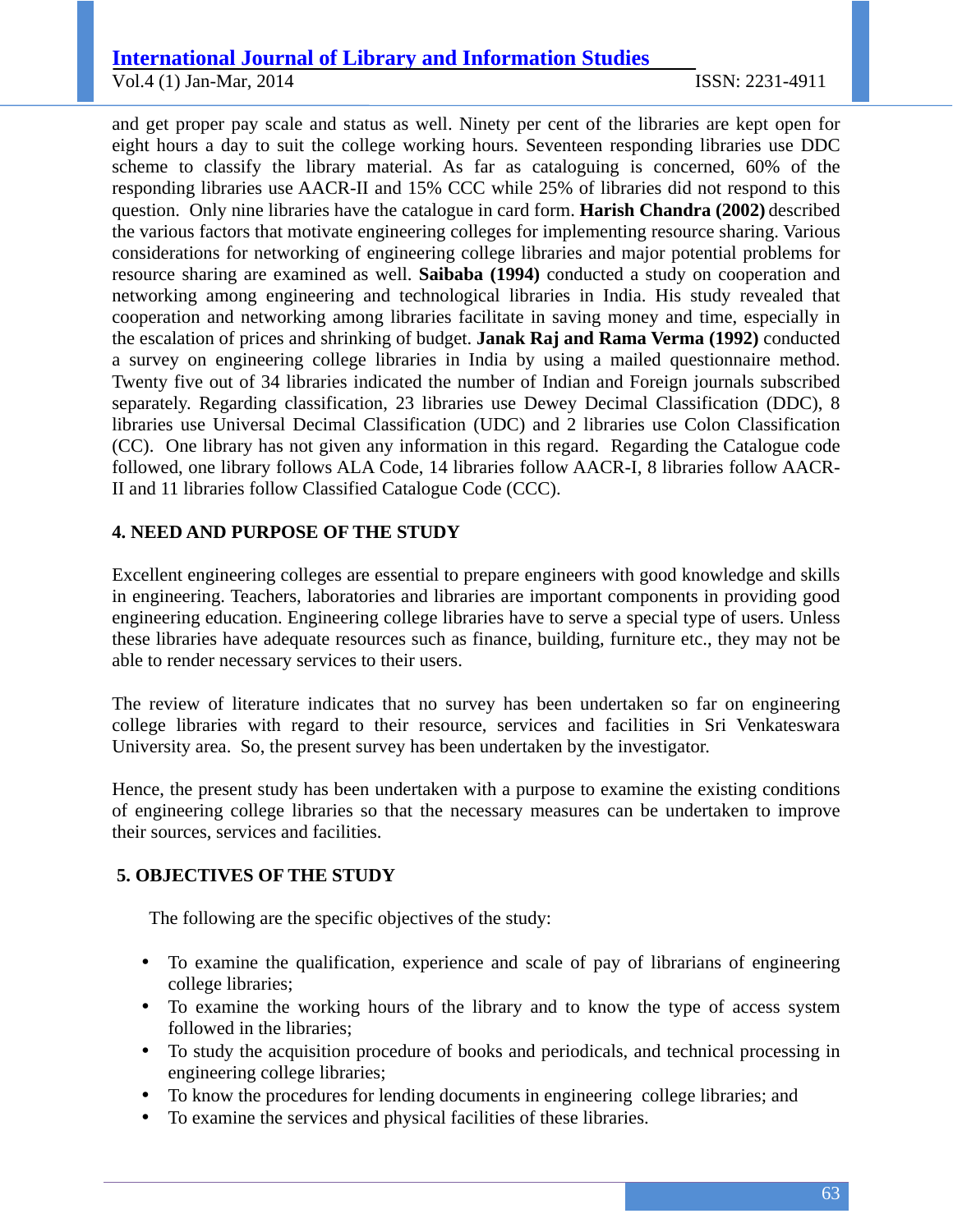## **6. METHODOLOGY**

Questionnaire method is used for collecting the required data for the present study. The questionnaire consists of questions on qualification, experience, pay scales of librarians, library working hours, access system, acquisition, classification, cataloguing, services and physical facilities. There are 36 engineering colleges in Sri Venkateswara University area at the time of investigation. This area covers the districts of Anantapur, Kadapa, Kurnool, Chittoor, and Nellore. Each college has its own library. The investigator selected 29 engineering college libraries out of 36 by simple random sampling to examine the present conditions of these libraries. Copies of questionnaire were distributed to the librarians of these engineering college libraries and the filled in copies were collected personally from them.

## **7. ANALYSIS AND INTERPRETATION OF DATA**

The data collected from the librarians were analyzed and interpreted in the following paragraphs.

### **7.1 Qualifications**

A question has been put to the librarians to know their qualifications. The responses given by them are shown in Table 1.

|                                         | -<br><b>Librarians</b> |               |
|-----------------------------------------|------------------------|---------------|
| <b>Qualifications</b>                   | No.                    | $\frac{6}{6}$ |
| P G with M.L.I.Sc.                      | 22                     | 75.9          |
| P G with M.L.I.Sc. and M.Phil. (L I Sc) | 06                     | 20.7          |
| P G with M.L.I.Sc. and Ph.D. (L I Sc)   |                        | 03.4          |
| <b>Total</b>                            | 29                     | 100           |

**Table 1: Distribution of librarians according to their qualifications** 

It is observed from Table 1 that most of the librarians (75.9%) have P.G. with M.L.I.Sc degree, 20.7 per cent of them have P.G. with M.L.I.Sc. and M.Phil (L I Sc) and the remaining 3.4 per cent have P.G. with M.L.I.Sc. and Ph.D (L I Sc). Hence it can be concluded that most of the librarians have P.G. with Master's Degree in Library and Information Science.

### **7.2 Experience**

A question has been put to the librarians to know the number of years of experience they possess. The responses given by them are shown in Table 2.

| Table 2: Distribution of horarians according to their experience |                   |               |  |
|------------------------------------------------------------------|-------------------|---------------|--|
| <b>Experience (in years)</b>                                     | <b>Librarians</b> |               |  |
|                                                                  | No.               | $\frac{6}{6}$ |  |
| 5 or less than 5                                                 | 12                | 41.4          |  |
| $6 - 10$                                                         | 08                | 27.6          |  |
| $11 - 15$                                                        | 06                | 20.7          |  |
| More than 15                                                     | 03                | 10.3          |  |
| <b>Total</b>                                                     | 29                | 100           |  |

 **Table 2: Distribution of librarians according to their experience**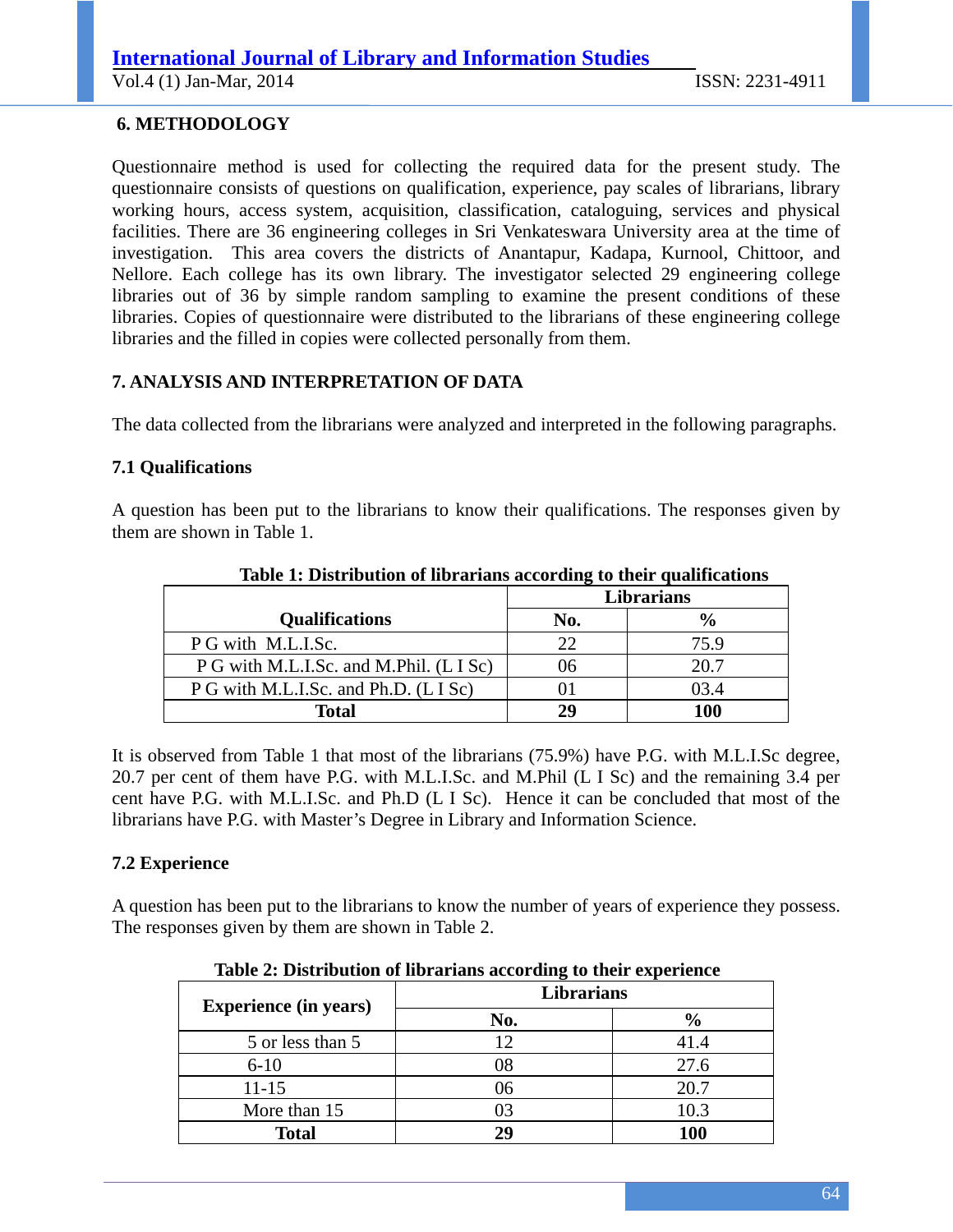Table 2 shows that a high percentage of the librarians (41.4%) have 5 years or less than 5 years of experience, 27.6 per cent of them have 6-10 years, 20.7 per cent of them have 11-15 years and the remaining 10.3 per cent of them have more than 15 years.

## **7.3 Scales of Pay**

In order to know the scales of their librarians working in engineering colleges, a question has been put to them. The responses given by them are shown in Table 3.

|                         | Librarians |               |
|-------------------------|------------|---------------|
| <b>Scales of pay</b>    | No.        | $\frac{0}{0}$ |
| <b>UGC</b>              |            | 41.4          |
| <b>State Government</b> | ŋg         | 31.0          |
| Consolidated pay        |            | 27.6          |
| <b>Total</b>            | 20         | 100           |

 **Table 3: Distribution of librarians according to their scales of pay** 

It is evident from Table 3 that a high percentage of the librarians (41.4%) get their scales of pay according to UGC, 31 per cent of them get scales of pay A.P. State Government and the remaining 27.6 per cent of them get consolidated pay.

## **7.4 Library Working Hours**

The functioning of the library on working days and on holidays is described in the following paragraphs.

### **7.4.1 Working hours on working days**

A question has been put to the librarians to know the library hours on working days. The responses given by them are shown in Table 4.

| <b>Working hours</b> | <b>Libraries</b> |               |
|----------------------|------------------|---------------|
| $(a.m. - p.m.)$      | No.              | $\frac{6}{9}$ |
| $9.00 - 7.00$        | 12               | 41.4          |
| $9.00 - 7.30$        |                  | 20.7          |
| $9.30 - 8.00$        |                  | 24.1          |
| $10.00 - 7.00$       |                  | 13.8          |
| <b>Total</b>         | 29               | <b>100</b>    |

**Table 4: Distribution of libraries according to their working hours on working days** 

Table 4 shows that a high percentage of the librarians (41.4%) informed that their libraries work from 9.00 a.m. to 7.00 p.m. on working days, 24.1 per cent of them from 9.30 a.m. to 8.00 p.m., 20.7 per cent from 9.00 a.m. to 7.30 p.m., and the remaining 13.8 per cent from 10.00 a.m. to 7.00 p.m. It is also evident from the study that all the libraries function from 9 - 11 hours in a day on working days.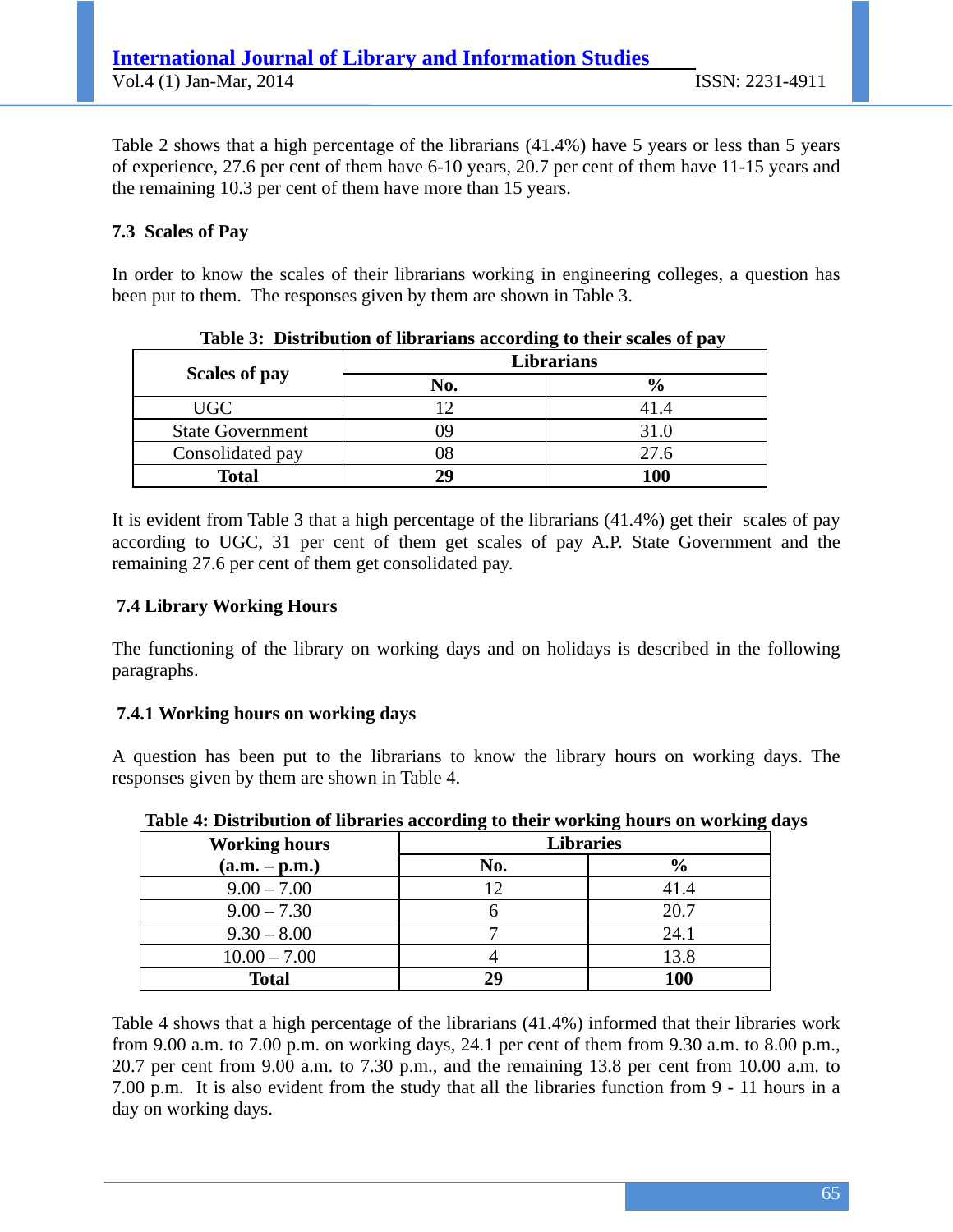Vol.4 (1) Jan-Mar, 2014 ISSN: 2231-4911

## **7.4.2 Working hours on holidays**

A question has been posed to the librarians to know the library hours on holidays. The responses given by them are shown in Table 5.

| <b>Working hours</b> | <b>Libraries</b> |               |
|----------------------|------------------|---------------|
| $(a.m. - p.m.)$      | No.              | $\frac{0}{0}$ |
| $9.00 - 12.30$       |                  | 51.7          |
| $9.00 - 1.00$        |                  | 31.1          |
| $10.00 - 2.00$       |                  | 17.2          |
| <b>Total</b>         | 29               | <b>100</b>    |

## **Table 5: Distribution of libraries according to their working hours on holidays**

Table 5 shows that the majority of the librarians (51.7%) informed that their libraries work from 9.00 a.m. to 12.30 p.m. on holidays, 31.1 per cent of them from 9.00 a.m. to 1.00 p.m. and the remaining 17.2 per cent from 10.00 a.m. to 2.00 p.m. Hence it can be concluded that all the engineering college libraries work for 3 - 4 hours a day on holidays.

## **7.5 Access system**

The library can follow either open access system or closed access system. In open access system, the reader has the freedom to choose the books he/she likes in the stack area of library. In closed access system, the reader approaches the librarians for the book he/she needs. A question has been put to the librarians to know the type of access system followed in their libraries. The responses given by them are shown in Table 6.

| Table 6: Distribution of librarians according to their responses with regard to type of |                        |  |
|-----------------------------------------------------------------------------------------|------------------------|--|
|                                                                                         | access system followed |  |
|                                                                                         |                        |  |

| <b>Response</b> | Librarians |               |  |
|-----------------|------------|---------------|--|
|                 | No.        | $\frac{6}{9}$ |  |
| Open access     | 25         | 86.2          |  |
| Closed access   |            |               |  |
| <b>Both</b>     |            | 13.8          |  |
| <b>Total</b>    | 29         | 100           |  |

Table 6 shows that the most of the librarians (86.2%) informed that their libraries follow open access system and the remaining 13.8 per cent of them replied that their libraries follow both open access system and closed access system.

## **7.6 Acquisition**

One of the most important activities of a library is the acquisition of library materials. These materials can be acquired by purchase, exchange and gift. The basic activities of an acquisition department include selecting and ordering materials, checking in receipts and verification of materials following upon non-receipts and paying invoices.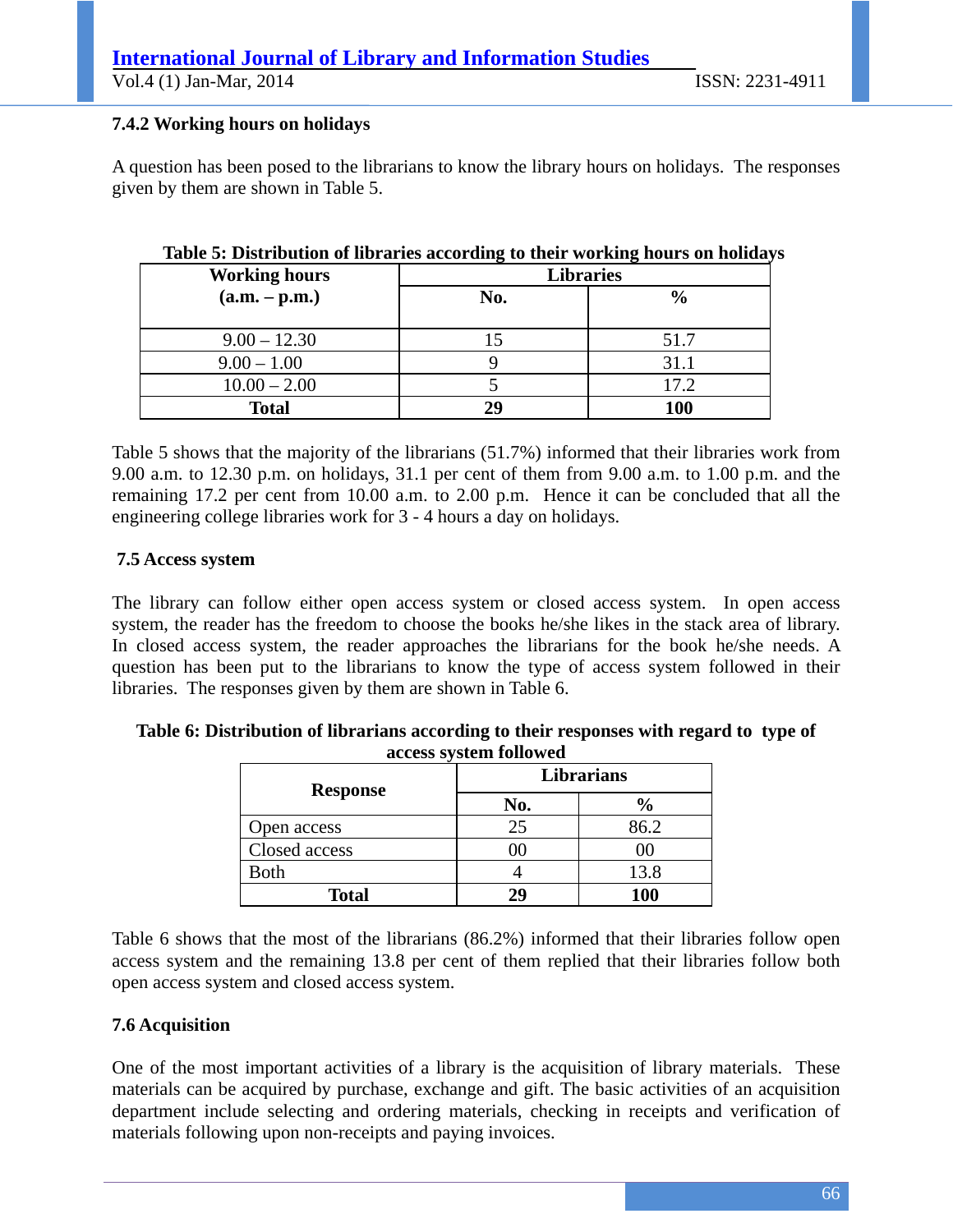## **International Journal of Library and Information Studies**

Vol.4 (1) Jan-Mar, 2014 ISSN: 2231-4911

## **7.6.1 Methods of purchasing books**

A question has been put to the librarians to know the methods of purchasing of books in their libraries. Their responses are shown in Table 7.

## **Table 7: Distribution of librarians according to their responses with regard to methods of purchasing books**

| <b>Methods of purchasing</b> | <b>Libraries</b> |                |  |
|------------------------------|------------------|----------------|--|
| <b>books</b>                 | No.              | $\frac{6}{10}$ |  |
| By inviting quotations       |                  | 17.2           |  |
| Directly from publishers     |                  | 27.6           |  |
| Local distributors/Agents    | 16               | 55.2           |  |
| <b>Total</b>                 | 29               | 100            |  |

Table 7 shows that the majority of libraries (55.2%) acquire books from local distributors/agents, 27.6 per cent of them get directly from publishers and the remaining 17.2 per cent obtain by inviting quotations.

## **7.6.2 Subscription of periodicals**

Primary periodicals usually report the results of recent researches more quickly than books. The other types of periodicals are abstracting, indexing and reviewing periodicals. All these are essential to users of engineering college libraries. Librarians were asked to know the methods of subscribing to periodicals in their libraries. The responses given by them are shown in Table 8.

| methous of subscription to perfound as |                  |               |
|----------------------------------------|------------------|---------------|
| <b>Subscription method</b>             | <b>Libraries</b> |               |
|                                        | No.              | $\frac{0}{0}$ |
| Through agents                         |                  | 10.3          |
| Directly from publishers               | Z6               |               |
| Total                                  | 29               | 100           |

**Table 8: Distribution of librarians according to their responses with regard to methods of subscription to periodicals** 

Table 8 shows that the majority of librarians (89.7%) replied that their libraries procure periodicals directly from publishers and the remaining 10.3 per cent of them procure through agents.

## **7.6.3 Evaluation on Present subscription to periodicals**

According to latest AICTE norms, there should be a minimum of 12 technical journals – 6 Indian and 6 International for each branch of engineering. Librarians were asked to know the number of engineering periodicals subscribed (Indian and foreign) in each branch of engineering.

The analysis of periodicals revealed that majority of the college libraries (58.6%) fulfil the norms of AICTE with regard to the subscription of periodicals and the remaining 41.4 per cent of them do not fulfil.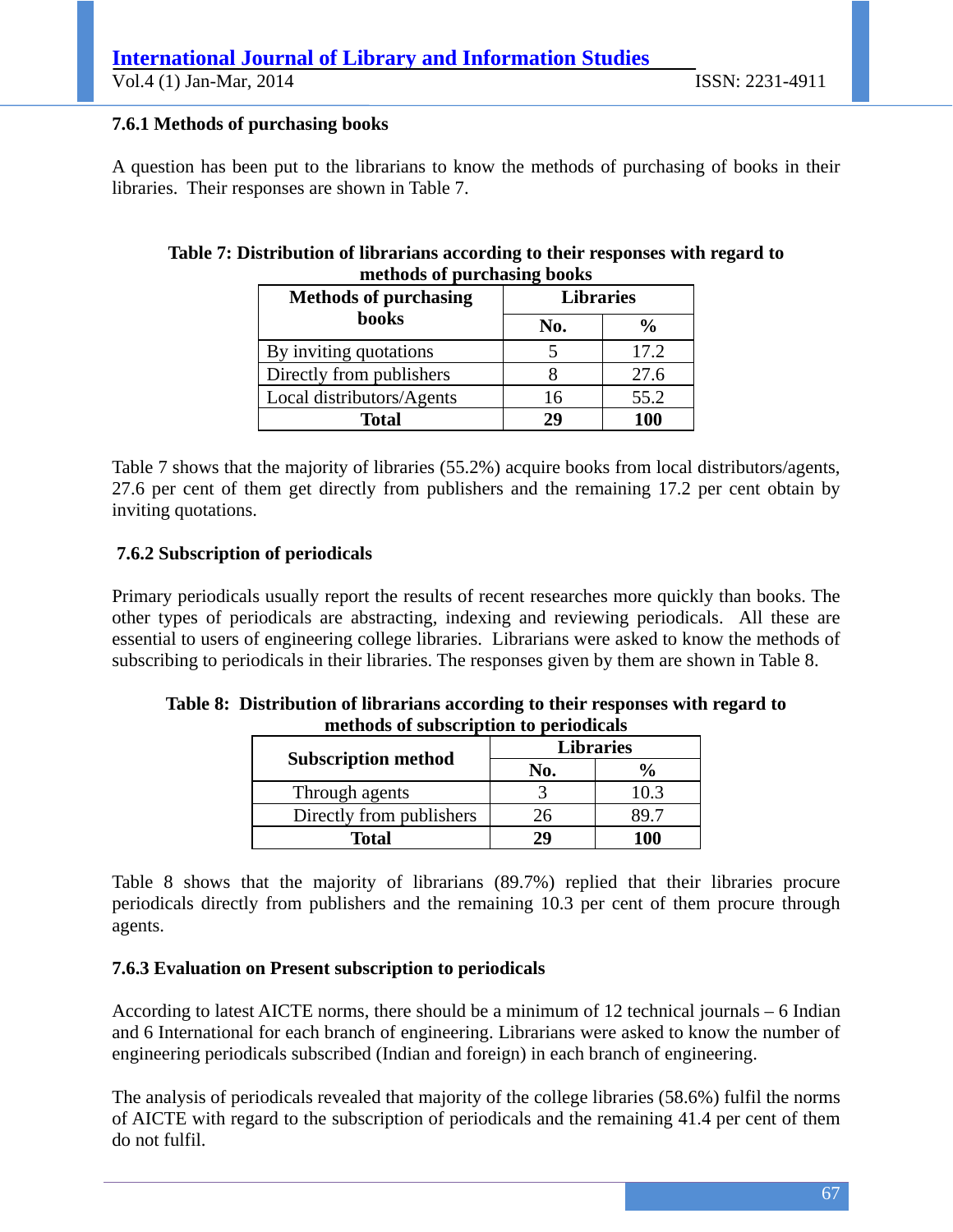## **7.7 Classification and Cataloguing**

Every library should classify and catalogue the documents so that they should be made available to users on the shelves.

### **7.7.1 Classification of books**

Irrespective of the size of the library collection, it is essential that the library classification should make each document readily available. In other words, it should enable one to locate the document immediately. A systematic arrangement will lead to maximum use of the library collection. The distribution of librarians according to their responses with regard to classification of books in their libraries is shown in Table 9.

#### **Table 9: Distribution of librarians according to their responses with regard to classification of books**

| <b>Response</b> | <b>Libraries</b> |                                    |
|-----------------|------------------|------------------------------------|
|                 | No.              | $\boldsymbol{\theta}_{\mathbf{0}}$ |
| Yes             |                  | 93.1                               |
| No              |                  | 6.9                                |
| <b>Total</b>    | 29               | <b>100</b>                         |

Table 9 reveals that most of the librarians (93.1%) replied that they classify books, and the remaining 6.9 per cent of them replied negatively.

### **7.7.2 Classification scheme used**

The distribution of librarians according to their responses with regard to classification scheme used in their libraries is shown in Table 10.

| <b>Classification</b> | <b>Libraries</b> |               |
|-----------------------|------------------|---------------|
| schemes               | No.              | $\frac{0}{0}$ |
| C.C                   | 00               | K             |
| D.D.C                 | 27               | 100           |
| U.D.C                 | JO.              | K.            |
| <b>Total</b>          | 27               | <b>100</b>    |

#### **Table 10: Distribution of librarians according to their responses with regard to classification scheme used**

Table 10 shows, all librarians replied that their libraries use Dewey Decimal Classification scheme for classification of documents.

### **7.7.3 Suitability of classification scheme**

In order to know the scheme that is suitable for classification of documents in engineering college libraries, a question has been put to librarians. The responses given by them are shown in Table 11.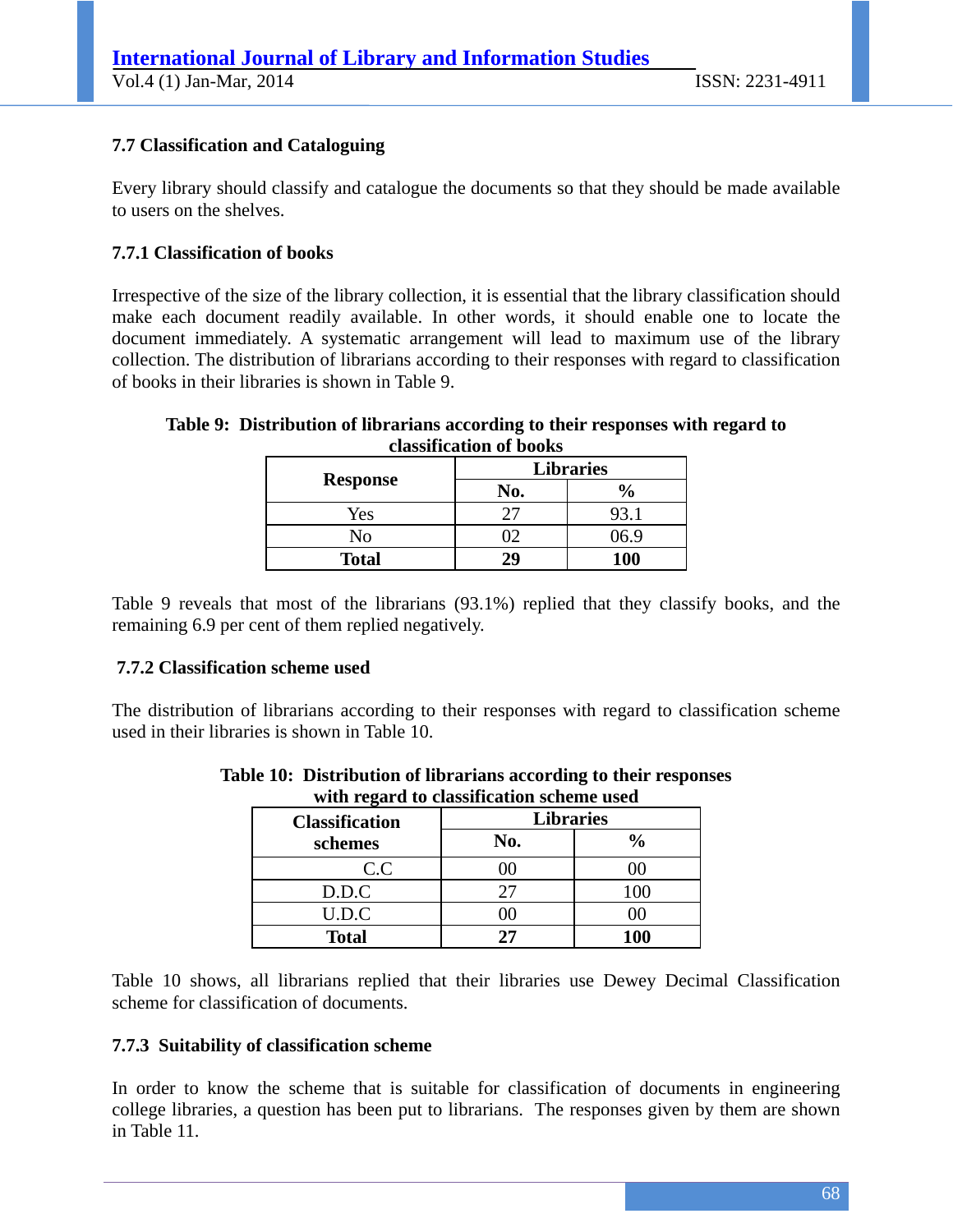| with regard to suitability of classification scheme |                  |               |
|-----------------------------------------------------|------------------|---------------|
| <b>Classification</b>                               | <b>Libraries</b> |               |
| schemes                                             | No.              | $\frac{0}{0}$ |
| C.C.                                                | 00               | OO)           |
| D.D.C.                                              | 29               | 100           |
| U.D.C                                               | ( )( )           | ()()          |
| <b>Total</b>                                        | 29               | <b>100</b>    |

#### **Table 11: Distribution of librarians according to their responses with regard to suitability of classification scheme**

Table 11 shows that all librarians opined that Dewey Decimal Classification scheme is more suitable to classify the engineering documents.

### **7.7.4 Cataloguing of books**

Cataloguing is the process of creating a catalogue in libraries. This usually includes preparation of bibliographic description, determination of access points, assignment of subject headings and activities involved in physically preparing the item for the shelf. The distribution of librarians according to their responses with regard to cataloguing of books in their libraries is shown in Table 12.

| $m$ and $m_{\rm{S}}$ and $m_{\rm{S}}$ called $m_{\rm{S}}$ or $m_{\rm{S}}$ or $m_{\rm{S}}$ |                  |               |  |  |
|-------------------------------------------------------------------------------------------|------------------|---------------|--|--|
|                                                                                           | <b>Libraries</b> |               |  |  |
| <b>Response</b>                                                                           | No.              | $\frac{0}{0}$ |  |  |
| Yes                                                                                       | 28               | 96.6          |  |  |
| No                                                                                        |                  | 03.4          |  |  |
| <b>Total</b>                                                                              | 29               | <b>100</b>    |  |  |

**Table 12: Distribution of librarians according to their responses with regard to cataloguing of books** 

It is observed from Table 12 that most of the librarians (96.6%) informed that the books are catalogued in their libraries, and the remaining 3.4 per cent replied negatively.

### **7.7.5 Cataloguing code used**

In order to know the catalogue code used in engineering college libraries for cataloguing of documents, a question has been put to the librarians. The replies given by them are shown in Table 13.

#### **Table 13: Distribution of librarians according to their responses with regard to catalogue code used**

| <b>Response</b>                           | <b>Libraries</b> |      |  |
|-------------------------------------------|------------------|------|--|
|                                           |                  |      |  |
| <b>AACR-II</b>                            |                  | 57.1 |  |
| Catalogue modules of<br>Software packages |                  | 42.9 |  |
| Total                                     | 28               | 100  |  |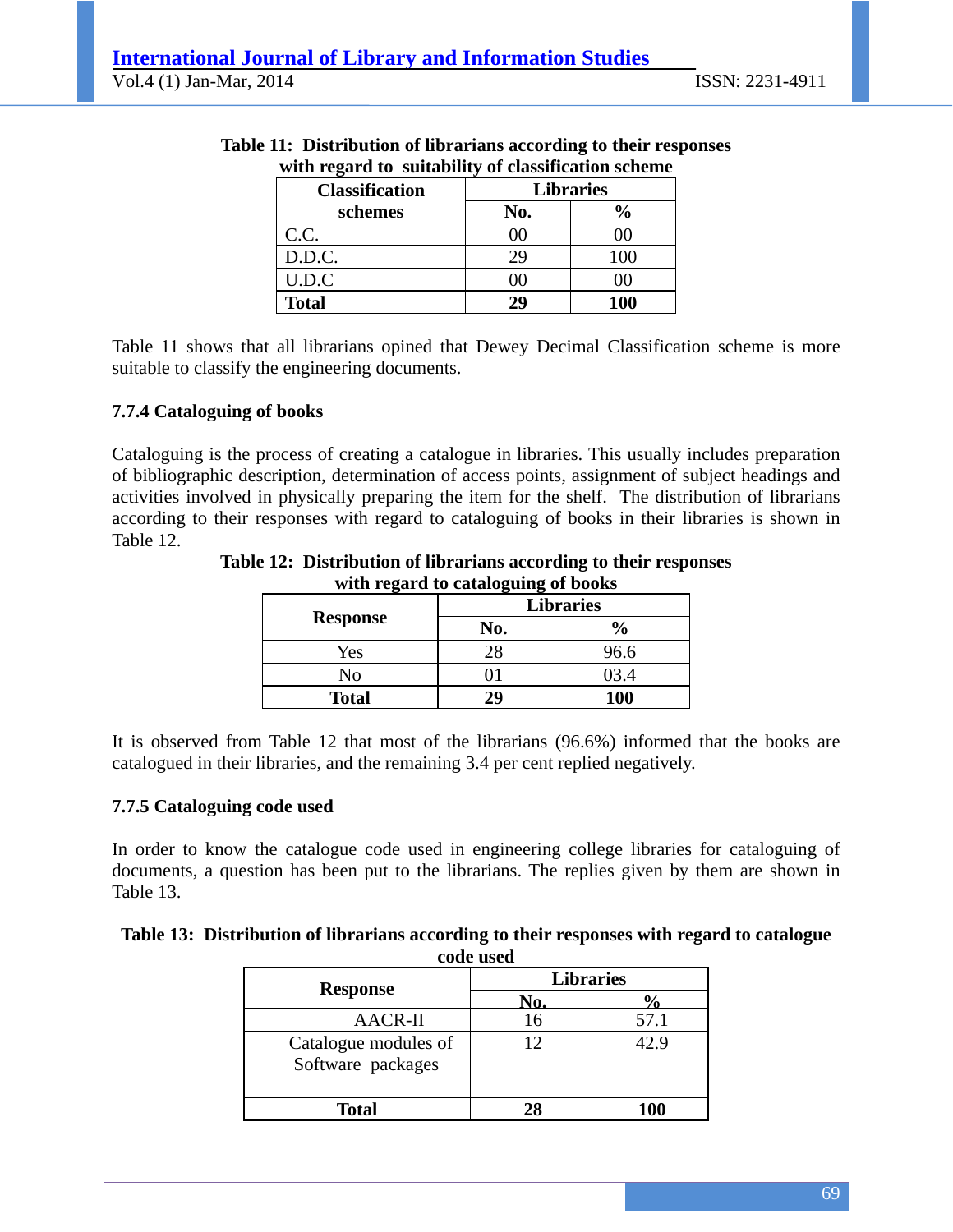Table 13 shows, the majority of the librarians (57.1%) informed that their libraries use AACR-II for cataloguing of books and the remaining 42.9 per cent use one of the catalogue modules of software packages.

## **7.7.6 Physical form of library catalogue**

There are different types of physical forms of library catalogue, namely book form, sheaf form, card form and computerized catalogue. In order to know the physical form of library catalogue in engineering college libraries, a question has been put to the librarians. Their responses are shown in Table 14.

| -<br><b>Physical form of</b> | o<br><b>Libraries</b> |               |  |
|------------------------------|-----------------------|---------------|--|
| catalogue                    | No.                   | $\frac{0}{0}$ |  |
| Book form                    | 05                    | 17.2          |  |
| Sheaf form                   | 00                    | 00            |  |
| Card form                    | 11                    | 38.0          |  |
| Computerized catalogue       | 13                    | 44.8          |  |
| <b>Total</b>                 | 29                    | 100           |  |

## **Table 14: Distribution of librarians according to their responses with regard to the physical form of the library catalogue used**

Table 14 shows that a high percentage of the librarians (44.8%) informed that their libraries use computerized catalogue. It is obvious that 38 per cent use card form and the remaining 17.2 per cent use book form.

### **7.8 Charging systems**

Librarians were asked to inform the charging systems used in their libraries. The responses given by them are shown in Table 15.

|                        |     | <b>Libraries</b> |  |  |
|------------------------|-----|------------------|--|--|
| <b>Charging system</b> | No. | $\frac{0}{0}$    |  |  |
| Ledger system          |     | 24.1             |  |  |
| Browne system          |     | 6.9              |  |  |
| Newark system          |     | 17.3             |  |  |
| Computerized system    | 15  | 51.7             |  |  |
| <b>Total</b>           | 29  | 100              |  |  |

### **Table 15: Distribution of librarians according to their responses with regard totype of charging system used**

It is evident from Table 15 that the majority of librarians (51.7%) replied, their libraries use computerized system for issue and return of books, 24.1 per cent of them use Ledger system, 17.3 per cent of them use Newark system and the remaining 6.9 per cent use Browne system.

## **7.9 Services**

Library services are the facilities provided by a library for the use of books and the dissemination of information. Engineering college libraries provide certain essential library services to their users. The services provided by them are circulation service, Inter-library loan service, document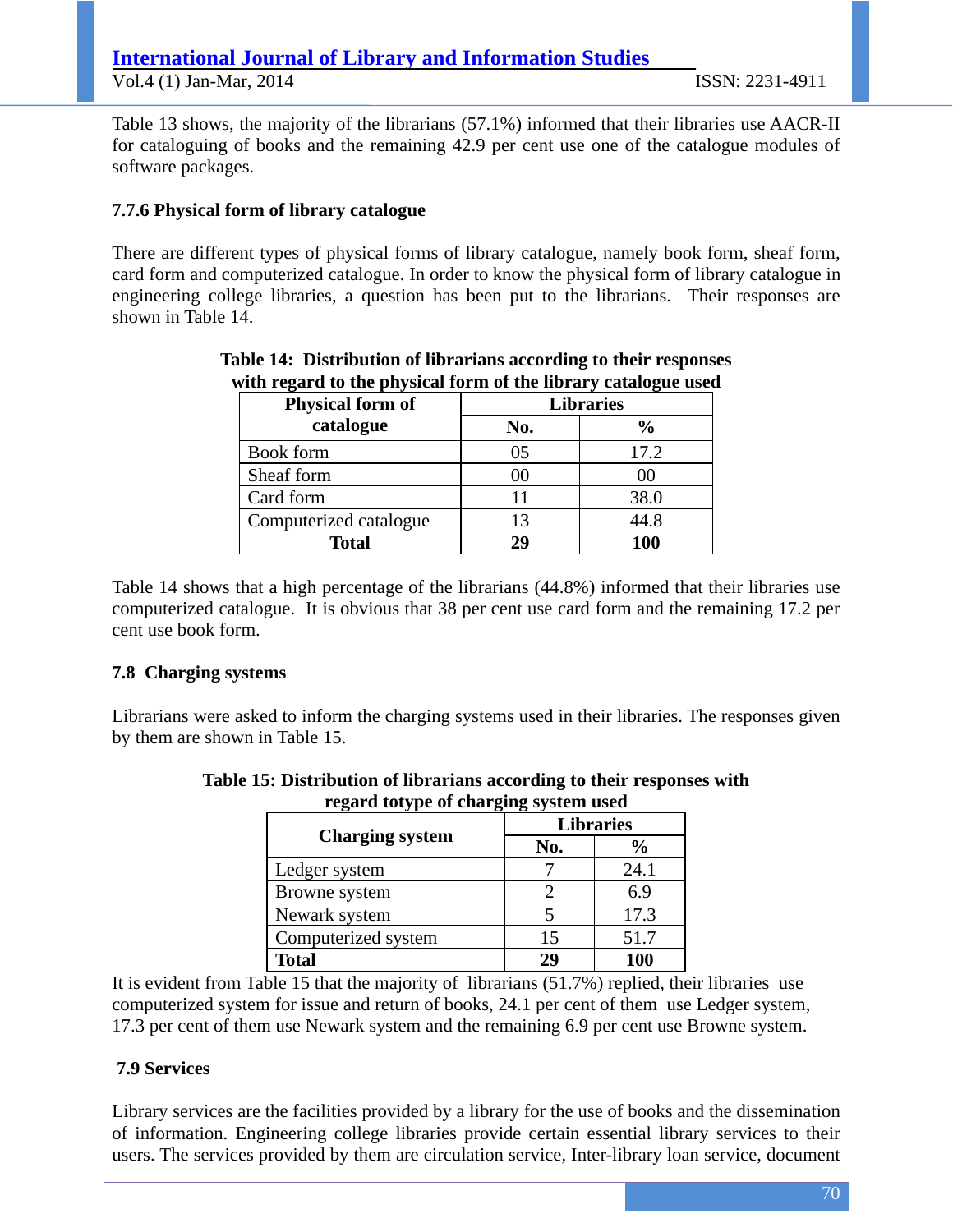reservation facility, reference service, bibliographical service, indexing/abstracting service, referral service, CAS/SDI service, reprography service, newspaper clipping service and Internet facility.

In order to know the type of services provided by engineering college libraries, a question has been put to respondents. The responses are shown in Table 16.

| regard to horary services offered |                  |               |                |               |  |
|-----------------------------------|------------------|---------------|----------------|---------------|--|
|                                   | <b>Libraries</b> |               |                |               |  |
| <b>Services</b>                   | Yes              |               | N <sub>0</sub> |               |  |
|                                   | No.              | $\frac{0}{0}$ | No.            | $\frac{0}{0}$ |  |
| Circulation service               | 29               | 100           | 00             | 00            |  |
| Inter-library loan service        | $\overline{2}$   | 6.9           | 27             | 93.1          |  |
| Document reservation facility     | 12               | 41.4          | 17             | 58.6          |  |
| Reference service                 | 29               | 100           | 00             | 00            |  |
| Bibliographical service           | 5                | 17.2          | 24             | 82.8          |  |
| Abstracting /Indexing service     | 10               | 34.5          | 19             | 65.5          |  |
| Referral service                  | 22               | 75.9          | 7              | 24.1          |  |
| CAS/SDI service                   | 10               | 34.5          | 19             | 65.5          |  |
| Reprographic service              | 29               | 100           | 00             | 00            |  |
| Newspaper clipping service        | 20               | 68.9          | 9              | 31.1          |  |
| Internet facility                 | 25               | 86.2          |                | 13.8          |  |

### **Table 16: Distribution of librarians according to their responses with regard to library services offered**

It is evident from Table 16 that all the libraries offer circulation, reference and reprographic services. It is also evident from the table that the majority of libraries offer Internet facility (86.2%), referral service (75.9%) and newspaper clipping service (68.9%). It is evident from the table that a few libraries are offering document reservation facility (41.4%), abstracting/indexing service (34.5%) and CAS/SDI service (34.5%). A very few libraries offer bibliographical services (17.2%) and Inter-library loan service (6.9%).

## **7.10 Physical Facilities**

Good physical facilities in the libraries are essential for comfortable reading and to sit in the library for longer hours to utilize the resources properly.

## **7.10.1 Library building**

The library building itself plays a vital part in the important mission of bringing the library's materials into the lives and thinking of those who normally might not make use of this treasure house of knowledge.

A question has been put to the librarians to know the provision of a separate library buildings in their colleges. The responses given by them are shown in Table 17.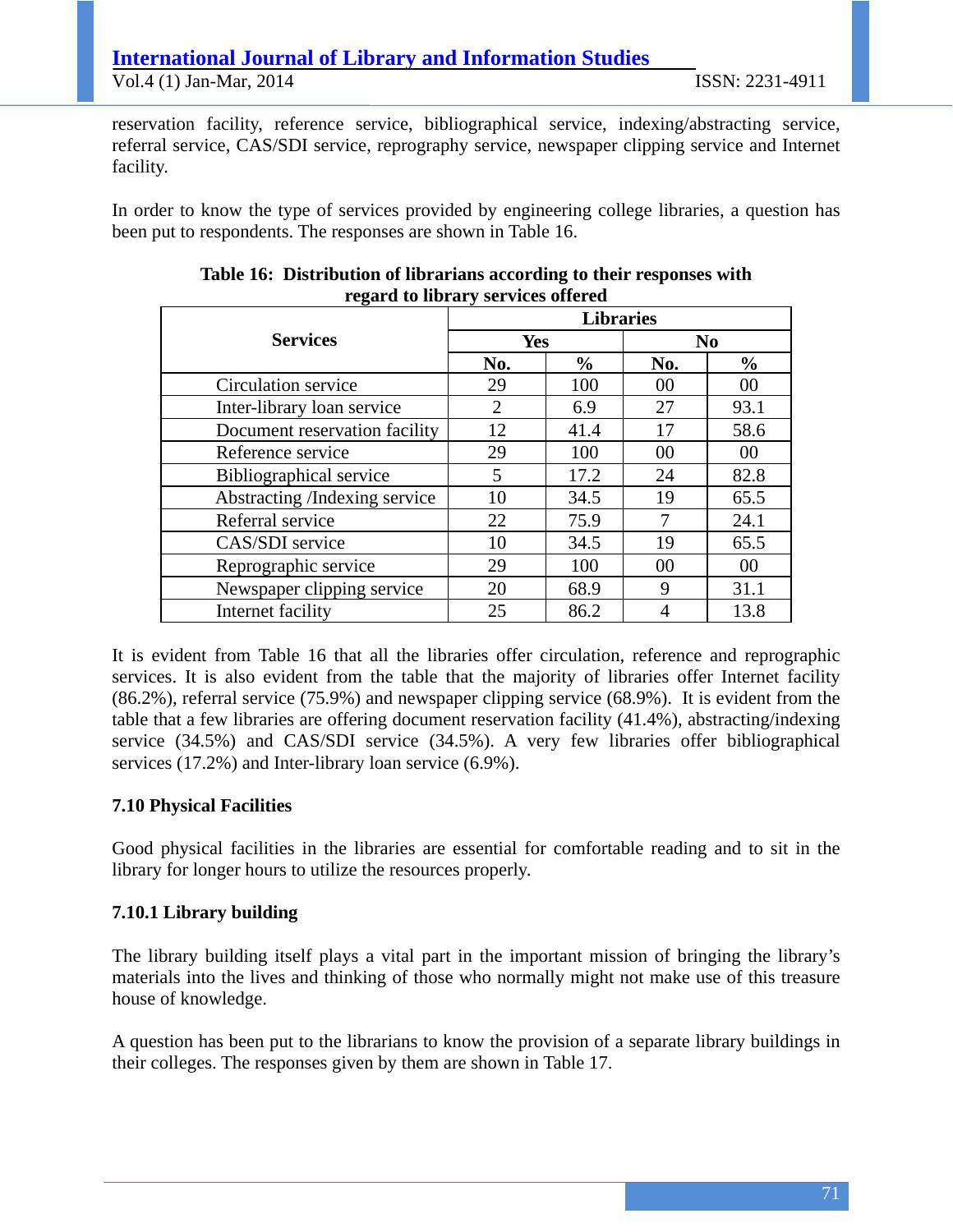| <b>Response</b> | $\log a$ to the provision of norm, bundings<br><b>Libraries</b> |               |  |
|-----------------|-----------------------------------------------------------------|---------------|--|
|                 | No.                                                             | $\frac{6}{6}$ |  |
| Yes             |                                                                 | 20.7          |  |
| No              | 23                                                              | 79.3          |  |
| <b>Total</b>    | 29                                                              | <b>100</b>    |  |

### **Table 17: Distribution of librarians according to their responses with regard to the provision of library buildings**

Table 17 shows, the majority of the librarians (79.3%) replied that their colleges have no separate buildings for the library and few rooms are allotted for the library. It is observed from the table that 20.7 per cent of colleges have separate library buildings.

## **7.10.2 Furniture and Equipment**

Among the items included in the furniture and equipment category are books shelves, chairs, tables, staff desks, vertical files, card catalogue files, small book trucks, phonograph record players, sound motion picture projectors and screens, microfilm readers, type writers, supply cupboard, staff lockers and exhibition cases. The cost of furniture and equipment will vary in relation to the amount, style and type of equipment selected.

In order to know the adequacy of furniture and equipment in engineering college libraries, a question has been put to the librarians. The responses are shown in Table 18.

|                                | regard to adequacy or rarmitare and equipment<br><b>Libraries</b> |               |                |                |
|--------------------------------|-------------------------------------------------------------------|---------------|----------------|----------------|
| <b>Furniture and Equipment</b> | <b>Yes</b>                                                        |               | N <sub>0</sub> |                |
|                                | No.                                                               | $\frac{0}{0}$ | No.            | $\frac{0}{0}$  |
| Binding equipment              | 10                                                                | 34.5          | 19             | 65.5           |
| <b>Book trolleys</b>           | 03                                                                | 10.3          | 26             | 89.6           |
| Display racks                  | 29                                                                | 100           | 00             | 00             |
| Catalogue cabinets             | 22                                                                | 75.9          | 7              | 24.1           |
| Water cooler                   | 29                                                                | 100           | 00             | 00             |
| Vacuum cleaners                | 03                                                                | 10.3          | 26             | 89.6           |
| Reprographic equipment         | 29                                                                | 100           | 00             | 00             |
| Microform readers cum printers | 20                                                                | 68.9          | 7              | 24.1           |
| Computers                      | 29                                                                | 100           | 00             | 0 <sup>0</sup> |

**Table 18: Distribution of librarians according to their responses with regard to adequacy of furniture and equipment** 

It is evident from Table 18 that all the libraries have display racks, water coolers, reprographic and electronic equipment and computers. It is also evident from the table that the majority of libraries have catalogue cabinets (75.9%) and microform readers cum printers (68.9%). A few libraries have other types of furniture and equipment.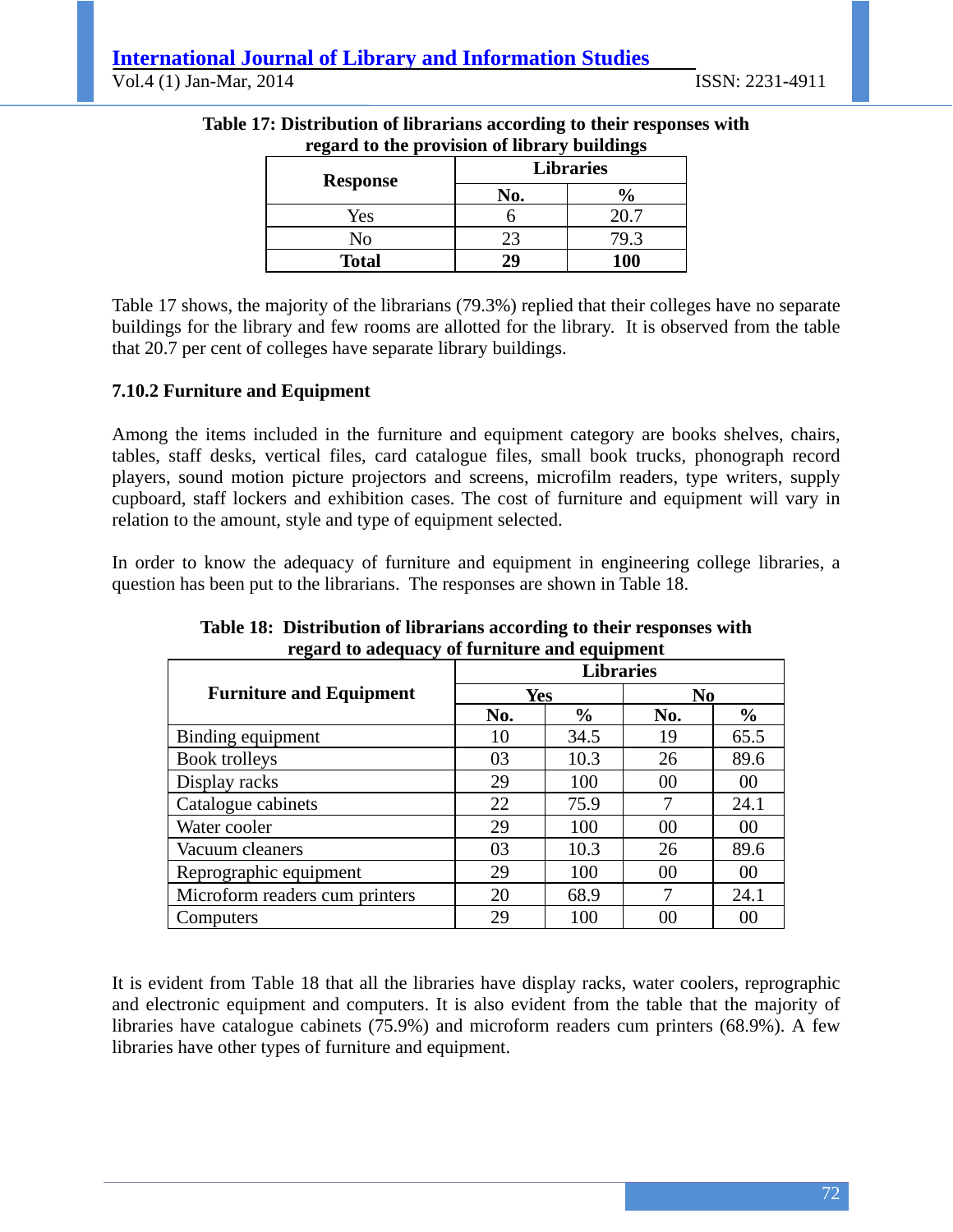# **International Journal of Library and Information Studies**

Vol.4 (1) Jan-Mar, 2014 ISSN: 2231-4911

## **8. FINDINGS**

The following are the findings of the study:

- About three-quarters of the librarians (75.9%) have PG with the M.L.I.Sc., degree.
- A high percentage of them (41.4%) have 5 or less than 5 years of experience.
- A high percentage of them (41.4%) get their Scales of pay according to UGC norms.
- A high percentage of the engineering college libraries (41.4%) work from 9.00 a.m. to 7.00 p.m. on working days. However, on holidays the majority of the libraries (51.7%) work from 9 a.m. to 12.30 p.m.
- The majority of the libraries (86.2%) follow open access system.
- The majority of them (55.2%) acquire books from local distributors/agents.
- The majority of them (89.7%) procure periodicals directly from publishers.
- Most of the libraries (93.1%) classify books using Dewey Decimal Classification. All the librarians opined that Dewey Decimal Classification scheme is more suitable to classify the engineering college books.
- The majority of the libraries (96.6%) catalogue books either by using AACR-2 or one of the catalogue modules of software packages.
- A high percentage of the librarians (44.8%) informed that their libraries are using computerized catalogue.
- The majority of the libraries (51.7%) use computerized system for issue and return of books.
- All the libraries are providing circulation, reference and reprographic services.
- The majority of them are providing Internet facility (86.2%), referral services (75.9%) and newspaper clipping service (68.9%).
- A high percentage of them (41.4%) are providing document reservation facility.
- More than one-third of them (34.5%) provide Abstracting/Indexing service.
- More than one-third of them (34.5%) offer CAS/SDI service.
- The majority of colleges (79.3%) have no separate buildings for their libraries concerned.
- All the libraries have display racks, water cooler and reprographic equipment and computers.

# **9. RECOMMENDATIONS**

More than one-fourth of librarians (27.6%) are not getting either the UGC Scales of pay or State Government Pay scale, instead getting only consolidated pay. Hence, the AICTE should take necessary steps for providing UGC/State Government Pay scale to librarians working in engineering college libraries so that they can serve the users with more devotion. Hence, the Government of India, State Government and AICTE should raise the quality of education in engineering by taking appropriate measures to improve the facilities and services in engineering college libraries.

A few engineering college libraries did not classify (6.9%) and catalogue (3.4%) books. The authorities concerned of these libraries should take necessary steps to classify books according DDC and to catalogue them according to AACR 2 as the majority of engineering college libraries have been using DDC and AACR 2. For providing subject headings, all engineering college libraries can use Library of Congress Subject Headings (LCSH), or Sears List of Subject Heading.